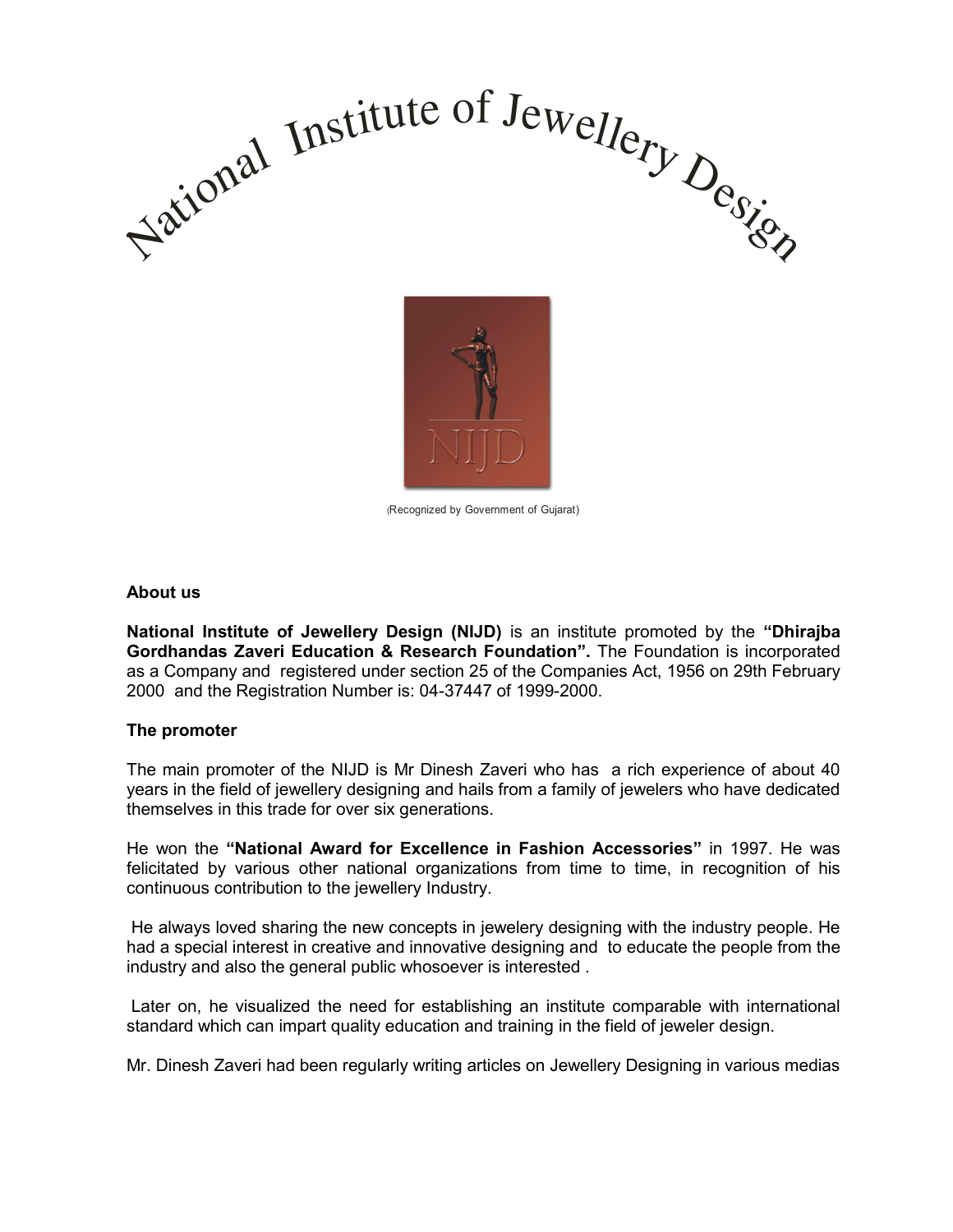As a tribute to his beloved Mother Smt. Dhirajba, Mr Dinesh Zaveri had set up the Institute for Jewellery Design in the year 2000.

#### **The vision**

NIJD has been founded as a center for excellence in Jewellery design. The vision of the NIJD is to provide best education and training in the field of all aspects of jewellery design at par with international level in order to help the people from Gujarat to compete with the changing scenario in the national and international market.

As a center for excellence in Jewellery Design, the institute aims at gaining impetus as a fountainhead of information in jewellery designing, manufacturing and sales of designer Jewellery.

NIJD is poised to reach an enviable position as a market leader in the field of education of jewellery design and continue to contribute to research and development in the area of jewellery designing for the betterment of Indian jewellery industry, as a whole.

NIJD is committed to develop entrepreneurship among the young generation and solve unemployment problem. In other words, we have been providing placement services to our students in various positions with reputed jewelers who look forward to us for providing trained and talented professionals.

#### **The mission**

The mission is to set up an institute for Jewellery Design which can offer a range of academic and carrier options for aspirants and focus on individual study as a catalyst for the transformation. The focus of the institute is to further the prospects of latest and innovative design, craft, gemology, develop entrepreneurship and to create employment opportunity to deserving candidates within the industry.

The institute will provide a platform for exchange of information among International and National institutes and aims at creating an avant-grade hub of innovation.

The institute will propagate easy access of information to vernacular population. In addition, it will facilitate the people laboratory testing of gemstones and metals, and will also house a museum and gallery.

The Dhirajba Education and Research Foundation has set up Publication House which brings out a monthly bi-lingual magazine **"jewellery digest"** in order to provide the latest information pertaining to the jewellery market both in India and abroad.

#### **Our Motto**

# *TRANSFORMING INDIAN JEWELLERY INDUSTRY THROUGH EDUCATION & INFORMATION*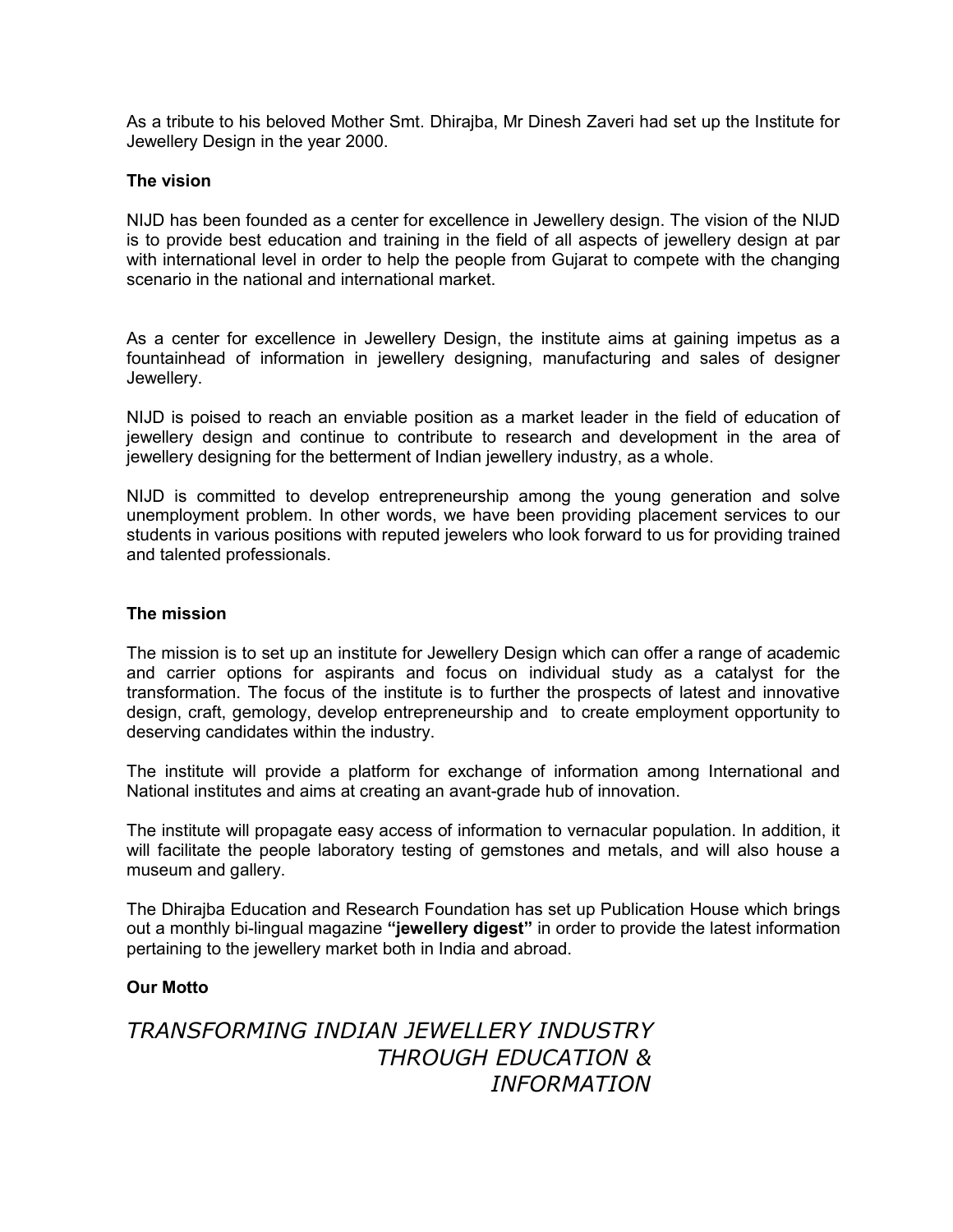**NIJD** has all the required infrastructure viz. most modern A/C class rooms, printed course materials, all equipments and machinery including latest computer lab.

**NIJD** has qualified and experienced Faculties both on Regular Cadre and on visiting faculty basis.

**NIJD's** course materials have been designed in such a simplified manner that even a layman can easily read and understand the same. The course materials have been designed keeping in view that the student can easily get deep knowledge of domestic and international market designs, current market demand, how to prepare unique and innovative design with creativity.

**NIJD** has its own **Research Team** which is keeping constant vigil on the existing and changing scenario in the area of jewellery designing, world wide consumer taste, national and international requirements. As a result, NIJD brings about value addition to its courses to meet with the current demand and also keeps its faculties well informed.

**NIJD, in select courses,** is arranging for Jewellery Industrial Visits of the students so as to enable the students to understand the manufacturing processes and also the tools, equipments and machinery involved in jewellery production and also to enable them to understand the manufacturing process involved in every aspect of designing.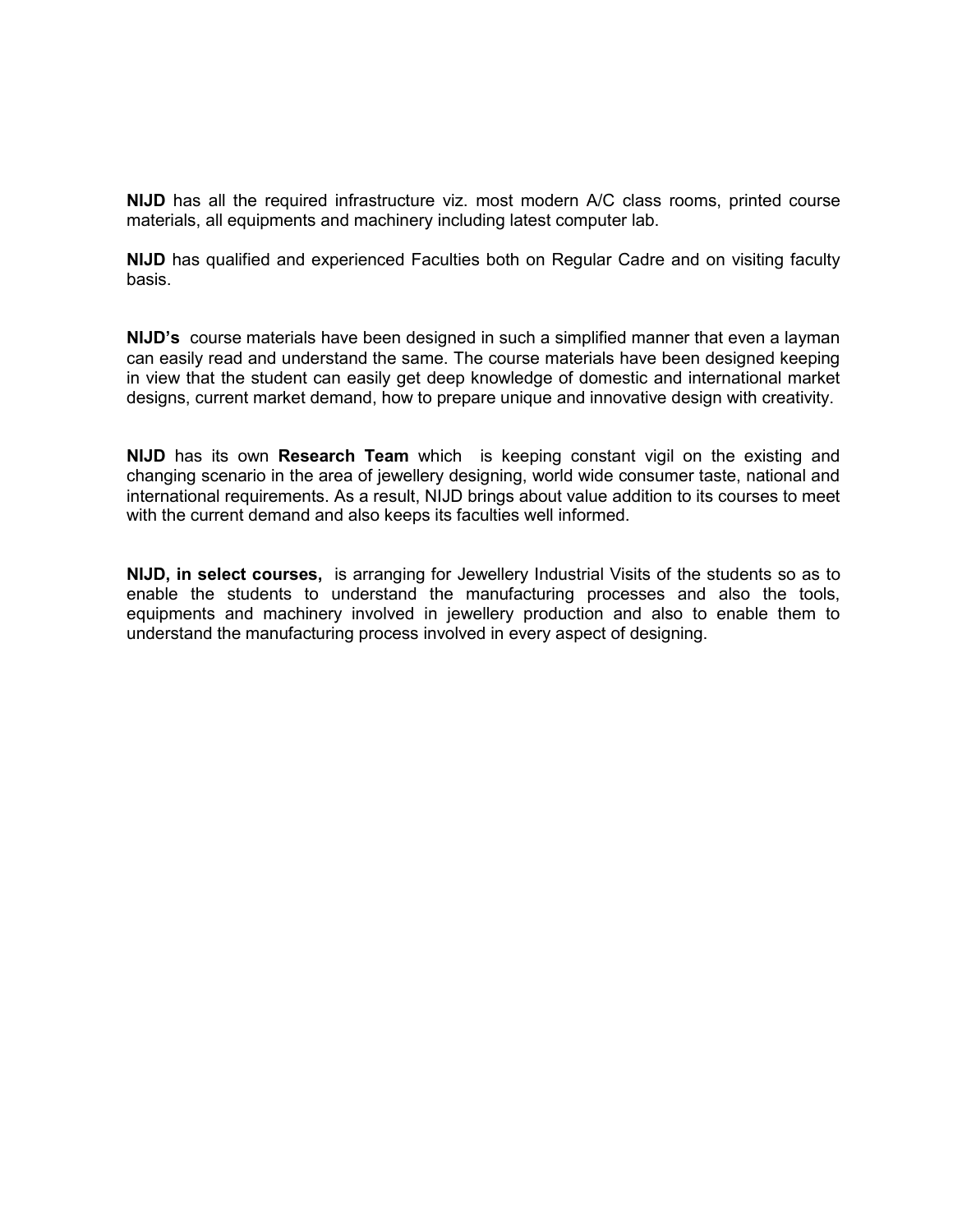**Under the abled and dynamic leadership of Mr Dinesh Zaveri, NIJD had the pleasure of having set several mile stones detailed below :** 

# **Milestones in brief**

Established in 2000

|   | ❖ Launched First Course in Jewellery Design:                                                                                                                       |                    | 28 <sup>th</sup> November 2000                       |
|---|--------------------------------------------------------------------------------------------------------------------------------------------------------------------|--------------------|------------------------------------------------------|
|   | ❖ Launching of Quality Customer Service Course<br>for Industry Professionals                                                                                       |                    | 28th March 2001                                      |
|   | ❖ Exhibition of Jewellery designs of our first Batch : 15,16,17 May, 2001<br>Students which was attended by 3500 visitors<br>And 1500 visitors from Jwellery trade |                    |                                                      |
|   | ❖ Exhibition "Jewels 2001" of Second Batch<br>Students (Venue: Sanskar Kendra, Paldi)<br>Which was attended by about 5000 persons                                  |                    | 15 <sup>th</sup> and 16 <sup>th</sup> September 2001 |
|   | ❖ Exhibition of JD Third Batch<br>(Hutheesing Visual Art Centre)                                                                                                   | <b>The Control</b> | 2 & 3 February 2002                                  |
|   | $\div$ 4 <sup>th</sup> batch convocation ceremony                                                                                                                  |                    | 20 July 2002                                         |
| ❖ | Exhibition of 4 <sup>th</sup> , 5th & 6 <sup>th</sup> Batch                                                                                                        |                    | $15^{th}$ , $16^{th}$ & $17^{th}$ Feb., 2003         |

- Launched the "Quality Customer Service" course aimed at front line sales professionals in the jewellery industry. This program was highly appreciated amongst sponsoring organizations.
- *One of our students Ms Payal Madhusudan Patel stood amongst the top 100 Jewellery Designers in a worldwide competition. There were 5098 jewellery design entries from all over the world. This competition is held by the World Gold Council called Gold Virtuosi 2, International Jewellery Design Awards which are also known as the Oscars for Jewellery Design.*
- **There are several other students who have won several prestigious awards in various competitions held in India.**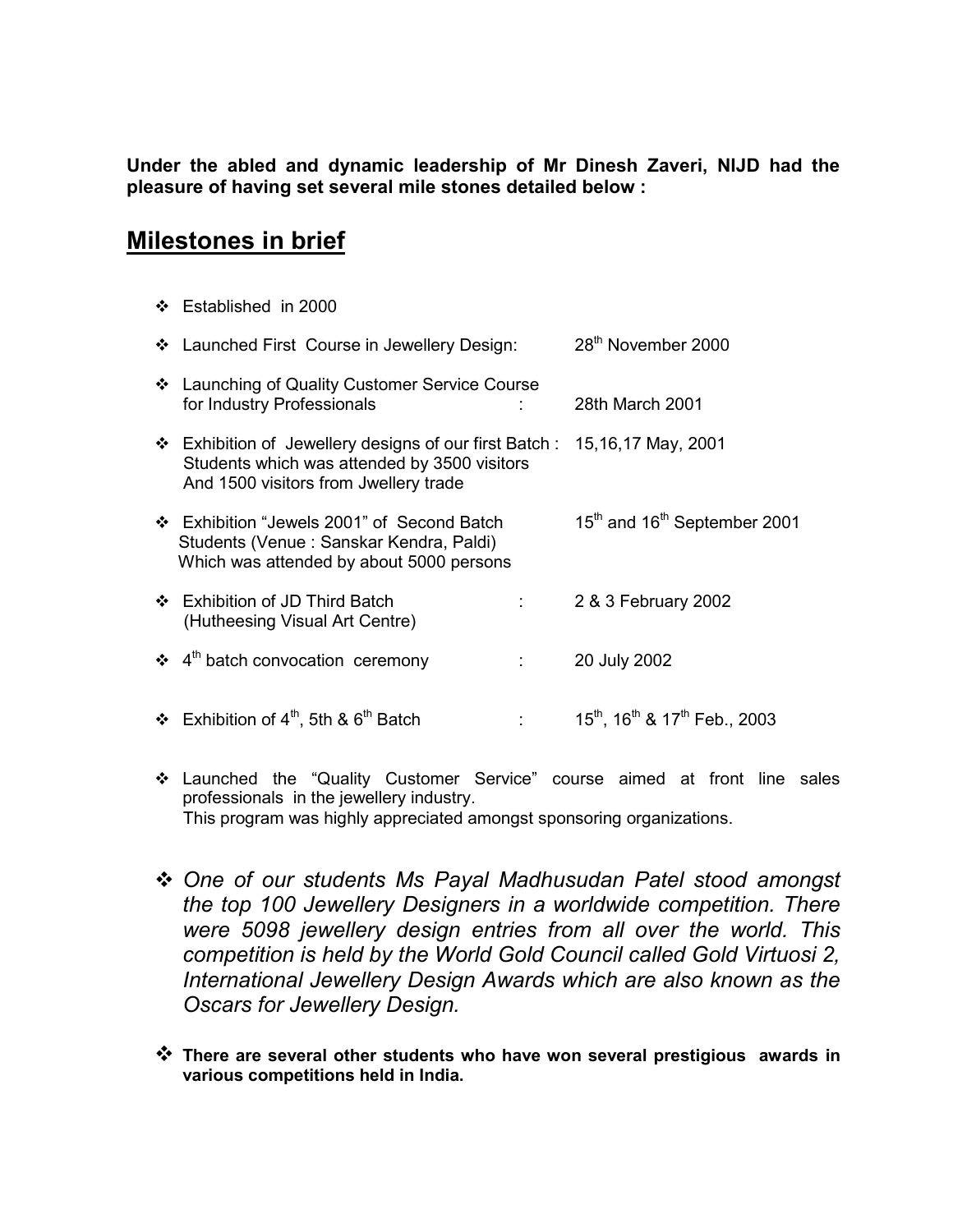- Launched our Diamond Grading program on July 15, 2002 in Ahmedabad for the very first time. (Sixteen Enrolments)
- Commenced the course called Jewellery Export management which is of one-month course on  $5<sup>th</sup>$  of June 2003.
- Started the pearl stringing course in collaboration with Small Industries Services International (SISI).
- Launched our Gemology Course from 1st December 2003.
- Organized, a Jewellery exhibition "**Gharena-2003"** jointly with Government of Gujarat, from  $26<sup>th</sup>$  September, 2003 to  $28<sup>th</sup>$  September 2003 at The Grand Bhagwati, Ahmedabad, as a part of **Vibrant Gujarat festival.**
- **↑** Commenced the course 'Pearl Stringing' which is a two months course from 12<sup>th</sup> Jan., 2004.
- **Introduced the monthly magazine viz. "Jewellery Digest" which is having subscription over 7,000 all over India.**
- Held the exhibition at Rajpath Club of the Jewellery Design students from  $7<sup>th</sup>$  to 11<sup>th</sup> Batch. The exhibition was from  $4<sup>th</sup>$  July 2004 to  $6<sup>th</sup>$  July, 2004.
- **↑** Participated in Vibrant Gujarat Global Investors' summit, 2005 which was from 12<sup>th</sup> to  $23^{\text{rd}}$  Jan. 2005.
- Organized Jewellery exhibition "**Gharena-2005"** from 19th June, 2005 to21st June 2005 at The **Karnavati Club**,
- ❖ We launched our Computer Aided Design Course (CAD) from 1<sup>st</sup> August 2005,
- $\cdot \cdot$  In the year 2009-10, NIJD was selected by the Gujarat Council of Vocational Training, Gandhinagar for imparting training in (1) Jewellery Design and (2) Diamond Grading to the Jobless Diamond Workers of Ahmedabad and NIJD has successfully imparted the training to 1050 persons.
- So far now, more than 1200 students have passed out from our Institute in various Courses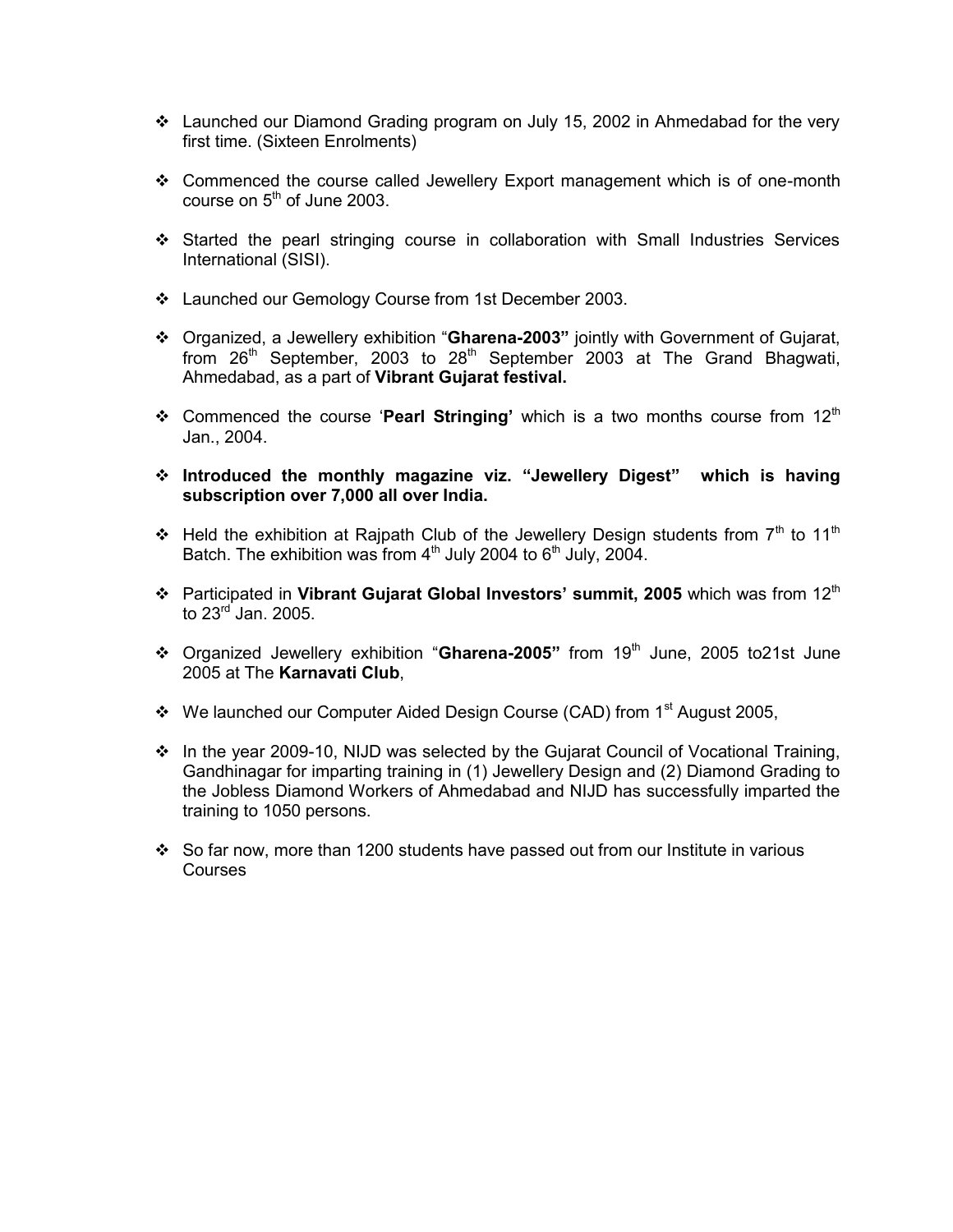### **NATIONAL INSTITUTE OF JEWELLERY DESIGN**

Panchratna Building, Opp.Honest, Panchvati, C.G.Road, Ahmedabad 380 006 Tele: 26425400, 26424600

### **ONE YEAR DIPLOMA IN JEWELLERY DESIGN & TECHNOLOGY**

Course Fees: **Rs.68000/-** 

Duration **ONE YEAR – 5 DAYS A WEEK** 

Time Duration 2 hours

**COURSE** 

| S.No. | Name of the Courses               | Duration  |  |
|-------|-----------------------------------|-----------|--|
|       | <b>Basic Jewellery Design</b>     | 3 months  |  |
| 2     | <b>Advance Jewellery Design</b>   | 3 months  |  |
| 3     | Jewel CAD (Computer Aided Design) | 2 months  |  |
| 4     | <b>Pearl Stringing</b>            | 2 months  |  |
| 5     | <b>Diamond Grading</b>            | 1 month   |  |
|       | <b>TOTAL</b>                      | 11 months |  |

**In this course, there will be three semesters :** 

| <b>FIRST SEMESTER</b>  | $\mathbf{L}$               | <b>BASIC JEWELLERY DESIGN</b><br><b>PEARL STRINGING</b>               |
|------------------------|----------------------------|-----------------------------------------------------------------------|
| <b>SECOND SEMESTER</b> | <b>Contract</b>            | <b>ADVANCE JEWELLERY DESIGN</b><br><b>JEWEL CAD (COMPUTER DESIGN)</b> |
| <b>THIRD SEMESTER</b>  | $\mathcal{L}^{\text{max}}$ | <b>DIAMOND GRADING</b>                                                |

**At the end of each semester, exams will be conducted and it is compulsory for the students to pass out in the said examinations and the final result will be announced only after completion of all the semesters and exams thereof.**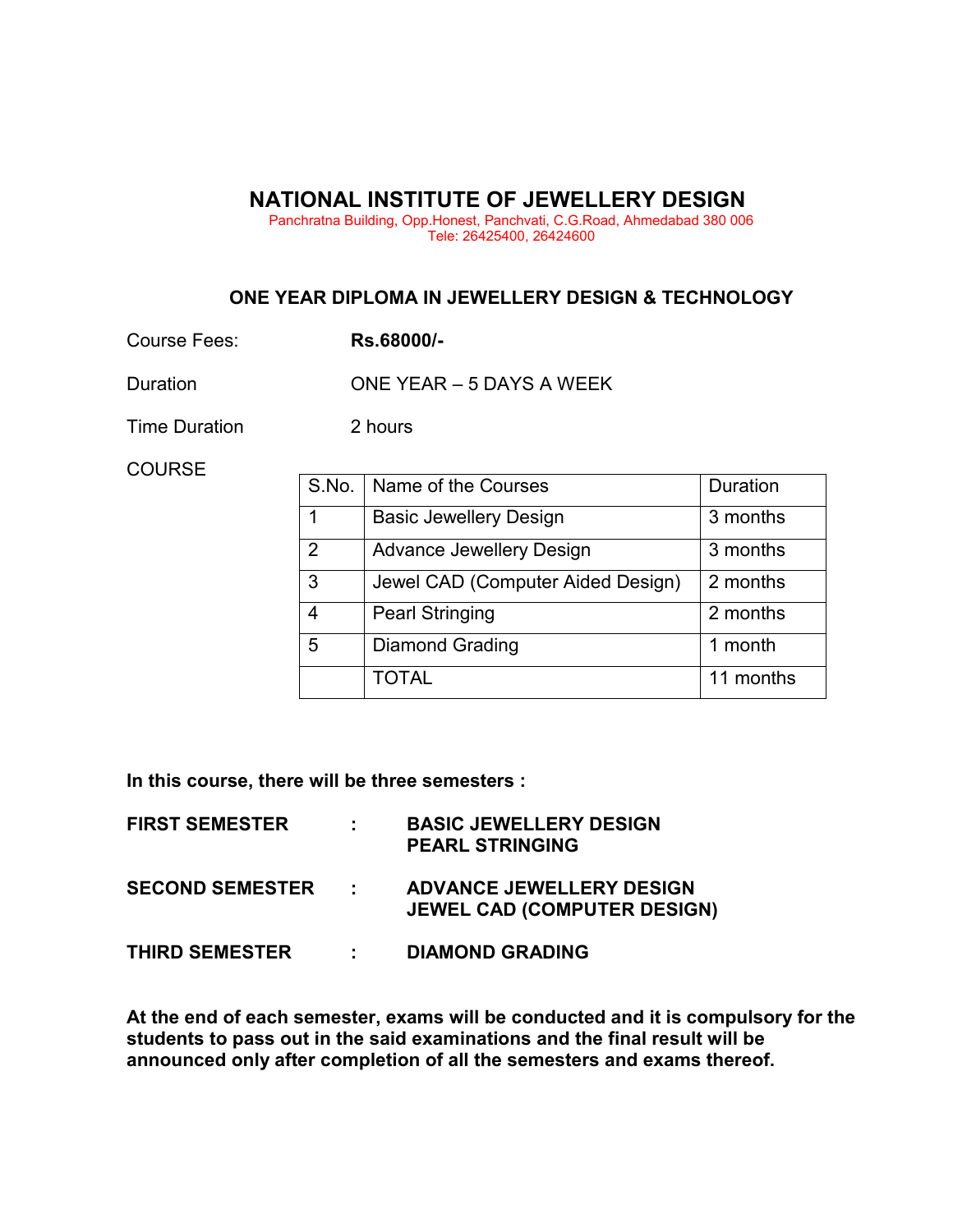- **Salient Features The one year Diploma Course has been devised in such a manner so as to provide indepth knowledge of Indian and International Jewellery Designs and also the current market demand and the changing scenario in design aspects. The student will be taught to make a clear drawings on paper, use innovative ideas and creativity in design aspect, work out problems related to jewellery design and understand the customers' choice in any given jewellery.**
- **Career Options After successful completion of the course, one can become –**

**Jewellery Designer in any jewellery shop either on full time/part-time/free lancer basis** 

**Jewellery Consultants/ Professional Jewellers** 

**Supervisors / Jewellery Quality Controller** 

**Establish own business as an Entrepreneur in gems and jewellery industry**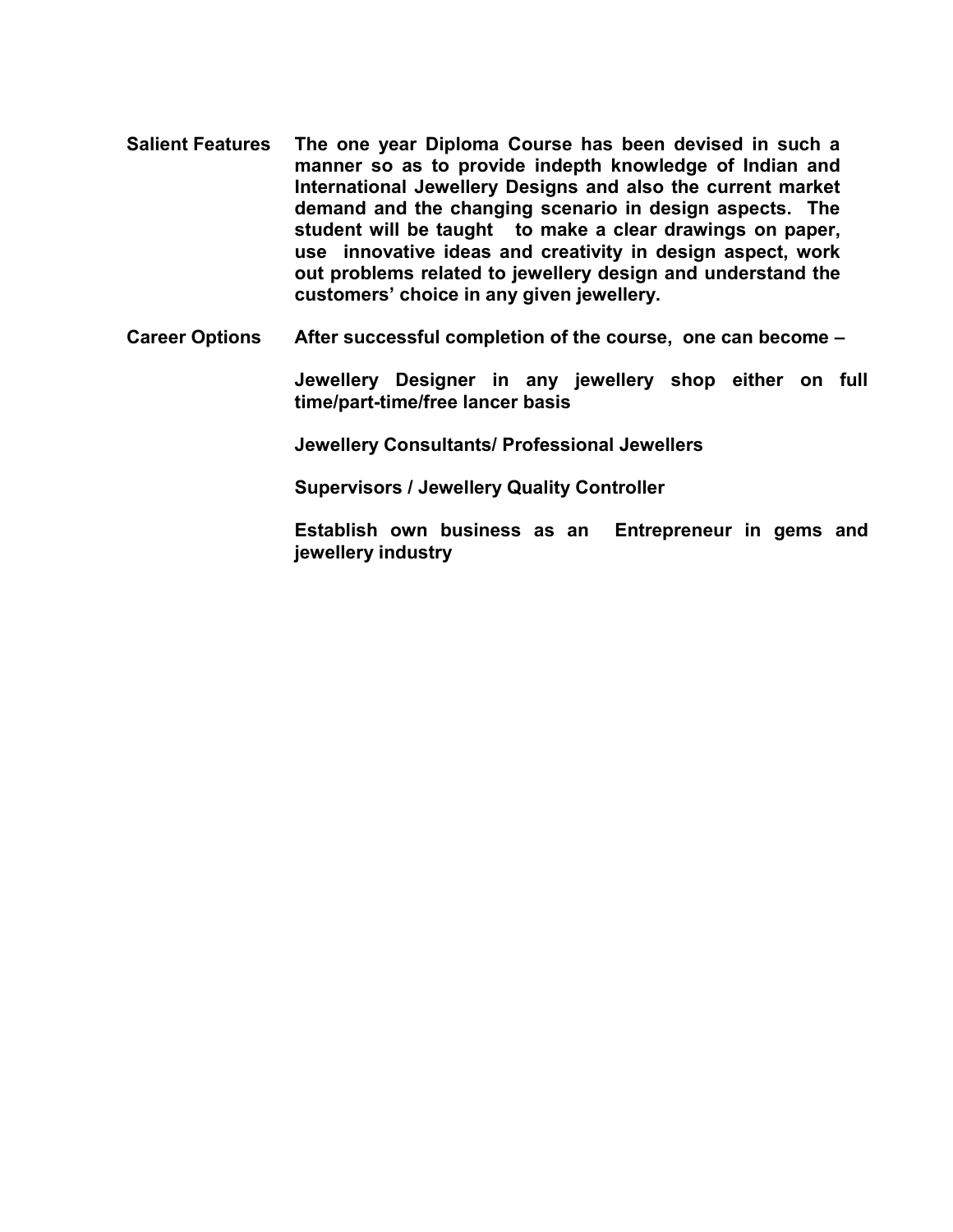# **SIX MONTHS' DIPLOMA IN JEWELLERY DESIGN**

Course Fees: **Rs.48,000/-** 

Duration **SIX MONTHS – 5 DAYS A WEEK** 

Time Duration **2 hours a day** 

**COURSE** 

|               | S.No.   Name of the Courses       | Duration |
|---------------|-----------------------------------|----------|
|               | <b>Basic Jewellery Design</b>     | 3 months |
| $\mathcal{L}$ | <b>Advance Jewellery Design</b>   | 3 months |
|               | Jewel CAD (Computer Aided Design) | 2 months |

**Salient Features The one year Diploma Course has been devised in such a manner so as to provide indepth knowledge of Indian and International Jewellery Designs and also the current market demand and the changing scenario in design aspects. The student will be taught to make a clear drawings on paper, use innovative ideas and creativity in design aspect, work out problems related to jewellery design and understand the customers' choice in any given jewellery.** 

**Career Options After successful completion of the course, one can become –** 

**a Jewellery Designer in any jewellery shop either on full time/part-time/free lancer basis** 

 **Jewellery Consultants/ Professional Jewellers Supervisors / Jewellery Quality Controller** 

**Establish own business as an Entrepreneur in gems and jewellery industry** 

**Placement: NIJD is receiving various inquiries from the Jewellery Industry with regard to their requirements for Designers and NIJD is endeavouring its best in bringing together the employer and students for best career options.** 

**.**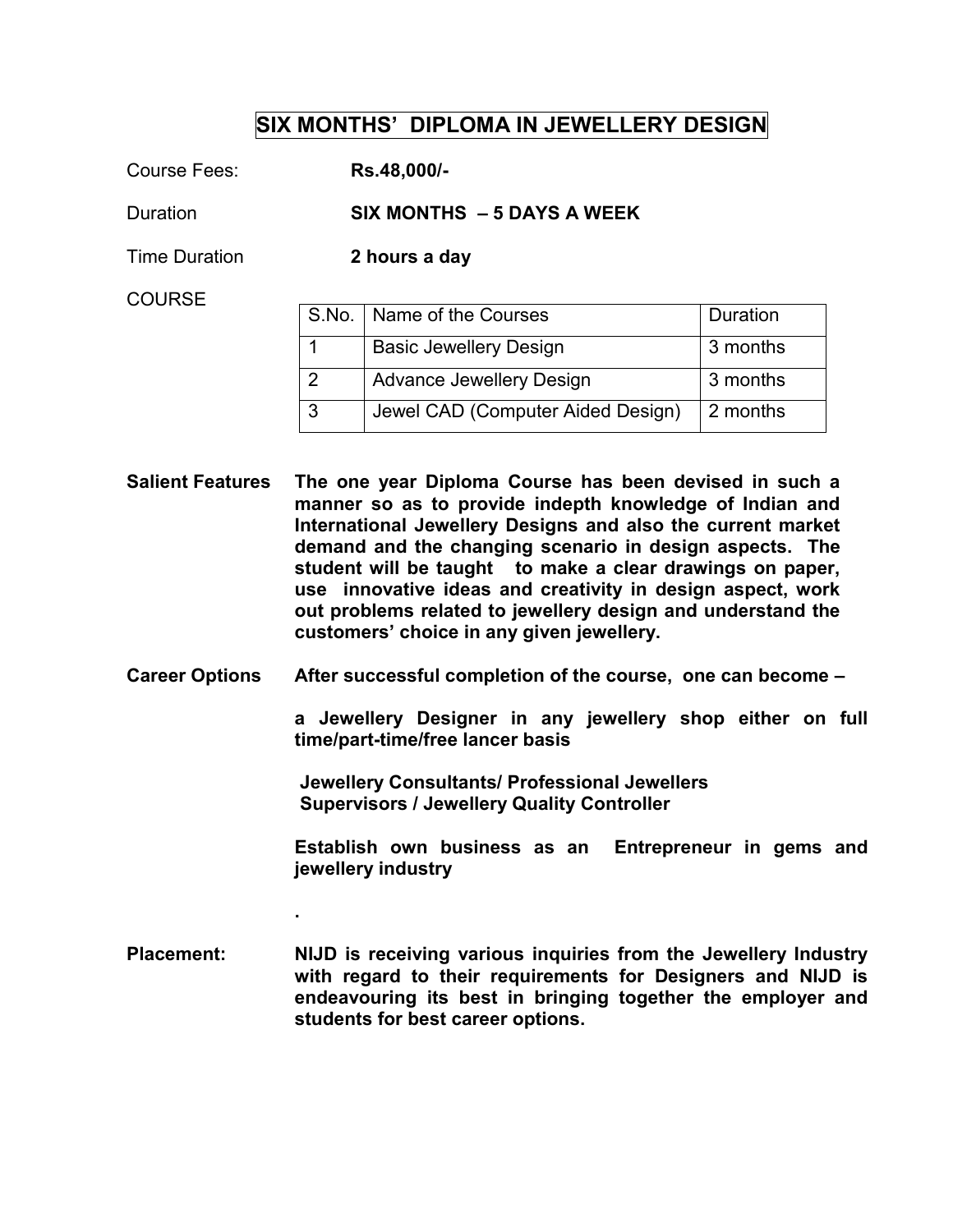# **NATIONAL INSTITUTE OF JEWELLERY DESIGN, AHMEDABAD**

## **FEES STRUCTURE**

| Sr.No.                  | <b>Name of the Course</b>                                                 | <b>Duration</b>                 | <b>Non</b><br>refundable<br>Regn.fee<br>payable to<br><b>DGZ</b><br><b>Foundation</b> | <b>NIJD</b><br><b>Course</b><br>Fee | <b>Total</b> |
|-------------------------|---------------------------------------------------------------------------|---------------------------------|---------------------------------------------------------------------------------------|-------------------------------------|--------------|
| 1                       | <b>ONE YEAR</b><br><b>DIPLOMA COURSE</b>                                  | <b>ONE</b><br><b>YEAR</b>       | 2000/-                                                                                | 66000/-                             | 68000/-      |
| $\overline{2}$          | <b>SIX MONTHS</b><br><b>DIPLOMA COURSE</b>                                | 6<br><b>Months</b>              | $2000/-$                                                                              | 46000/-                             | 48000/-      |
| 1                       | <b>Certificate Course</b><br>in Basic Jewellery<br><b>Design</b>          | 3<br><b>Months</b>              | 1000/-                                                                                | 14000/-                             | 15000/-      |
| $\overline{2}$          | Certificate Course<br>in Advance<br><b>Jewellery Design</b>               | 3<br><b>Months</b>              | 1000/                                                                                 | 17000/-                             | 18000/-      |
| 3                       | <b>Certificate Course</b><br>in Jewel CAD<br>(Computer Aided<br>Design)   | $\overline{3}$<br><b>Months</b> | 1000/                                                                                 | 14000/-                             | $15000/=$    |
| $\overline{\mathbf{4}}$ | <b>Certificate Course</b><br>in Introduction to<br><b>Jewellery Craft</b> | $\overline{3}$<br><b>Months</b> | 1000/                                                                                 | $9000/-$                            | 10000/-      |
| 5                       | <b>Certificate Course</b><br>in Pearl Stringing                           | 3<br><b>Months</b>              | 1000/                                                                                 | 7000/-                              | $8000/-$     |
| 6                       | <b>Certificate Course</b><br>in Diamond<br>Grading                        | 1 Month                         | 1000/                                                                                 | 11000/-                             | 12,000/-     |
| $\overline{7}$          | <b>Certificate Course</b><br>in Gemology                                  | 3<br><b>Months</b>              | 1000/                                                                                 | 21000/-                             | 22,000/-     |
| 8                       | <b>Certificate Course</b><br>in Navgraha Gem<br><b>Stones</b>             | 1 Month                         | 1000/                                                                                 | 6500/-                              | 7500/-       |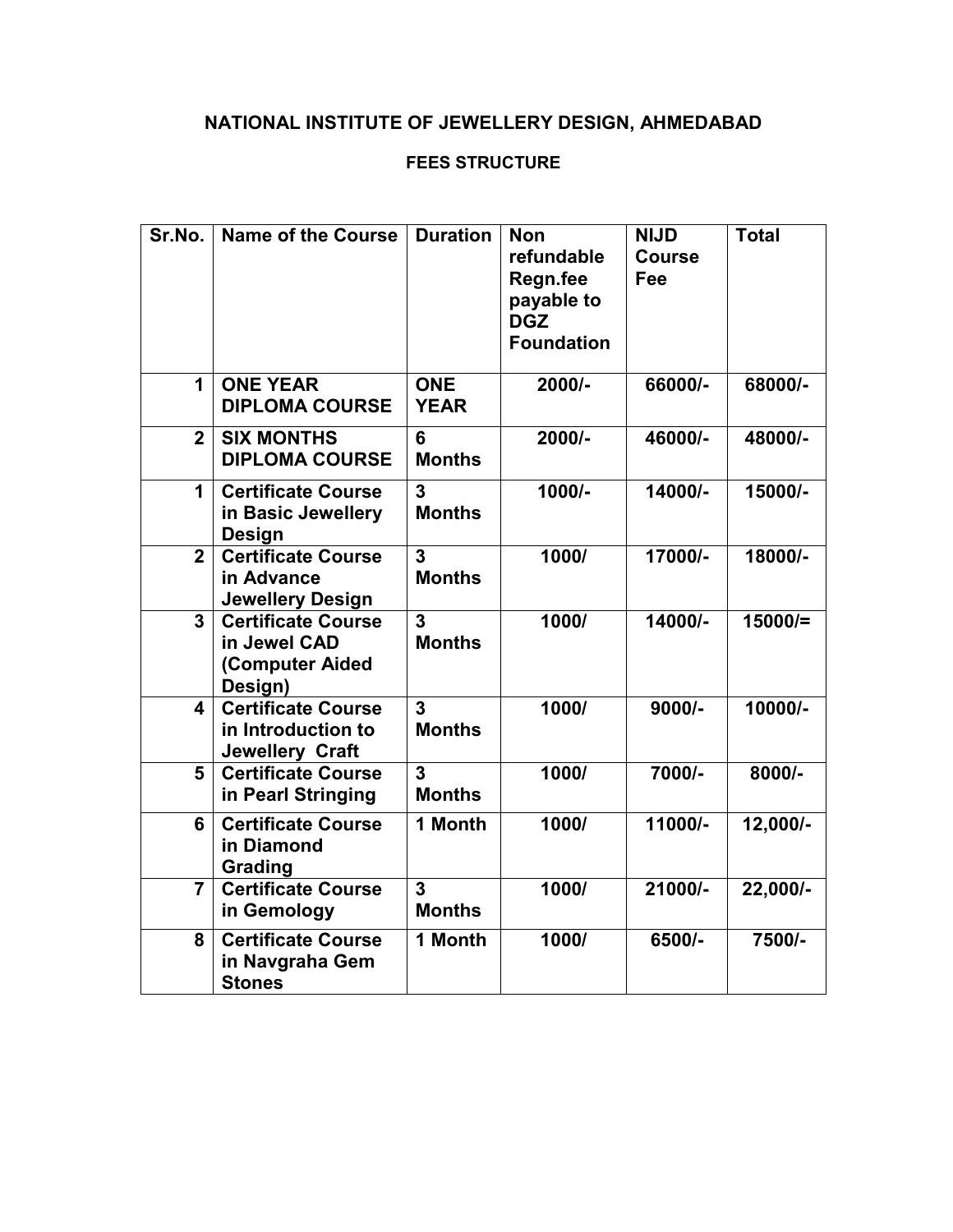# **BRIEF INFORMATION ABOUT THE COURSES**

## **BASIC JEWELLERY DESIGN**

In this course, a student will learn

- Practice on various shapes that are useful in jewellery design, measurement, concept on theme, sujni and stone shapes drawings and pencil shading.
- Basic Course in Jadtar Jewellery Design (Necklace, Ear Rings, Pendants)
- Basic Course in Antique Jewellery Design (Necklace, Ear Rings, Pendants)
- ❖ Basic Diamond Jewellery Design (Necklace, Ear Rings, Pendants, Rings)

 All students will be imparted thorough knowledge and practice in design preparation (using pencil only)

## **ADVANCE JEWELLERY DESIGN**

- Advance Course in Jadtar Jewellery Design (Necklace, Ear Rings, Pendants)
- Advance Course in Antique Jewellery Design (Necklace, Ear Rings, Pendants)
- ❖ Advance Diamond Jewellery Design (Necklace, Ear Rings, Pendants, Rings)
- Special Focus and concentration on international designs
- Mastering various techniques for rendering lustrous metals and brilliant gemstones diamonds in professional quality illustrations (Staedtler Water Colour Pencils and Poster Colour
- Lectures on Jewellery Craft and Jewellery Technology together with site visits to enhance the knowledge
- $\div$  The other coverage areas will be jadtar jewellery designs for international market, two and three dimensional drawings.
- Lectures on
	- Types of Setting
	- Estimation
	- Indian Jewellery Design
	- International Design
	- Hall Marking
	- Marketing
	- Craft
	- Site Visit

 $\div$  Student is required to submit portfolio at the end of the course.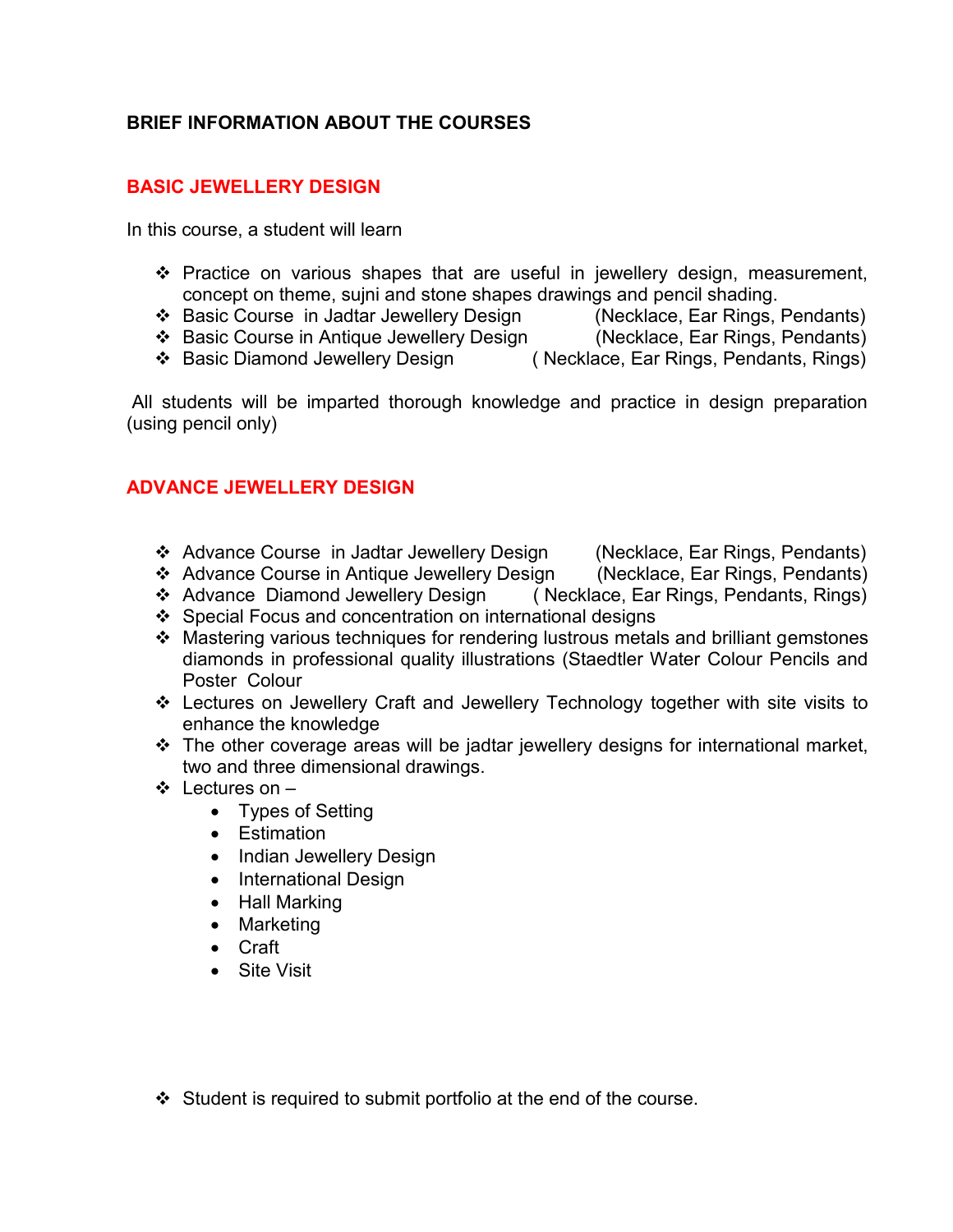Student is required to undertake a project for practical jewellery design with any good reputed jewellery shop of their choice atleast for 15 days and submit a detailed project report of the same.

### **Jewel CAD (Computer Aided Design)**

#### **Introduction of Rhino**

Understanding Perspective Drawing, Lecture on Basic Stone/diamond setting Lecture on design estimation Ornaments Drawing with isometric and orthographic view Manual Designs converted in to 3D Models Computed Aided Design Practice Lecture on Computed Aided Manufacturing Deep knowledge of Rhino

### **Introduction to Jewellery Craft**

Stone settings Fashion Jewellery Silver watches Casting Techniques Latest Jewellery Technique

#### **Pearl Stringing**

Introduction of Pearl Stringing Introduction of various types of beads, stones, pearls, imitation articles Identifying and assorting the pearls, beads, stones etc. Ghantan Works – Theory and practicals Thread Works – Theory and practicals Noting Works using thread – Theory and practicals Making of Pendants, Bangles, Bracelets, Ear Rings, Necklaces - Practicals Making of funky jewellery Resham stringing